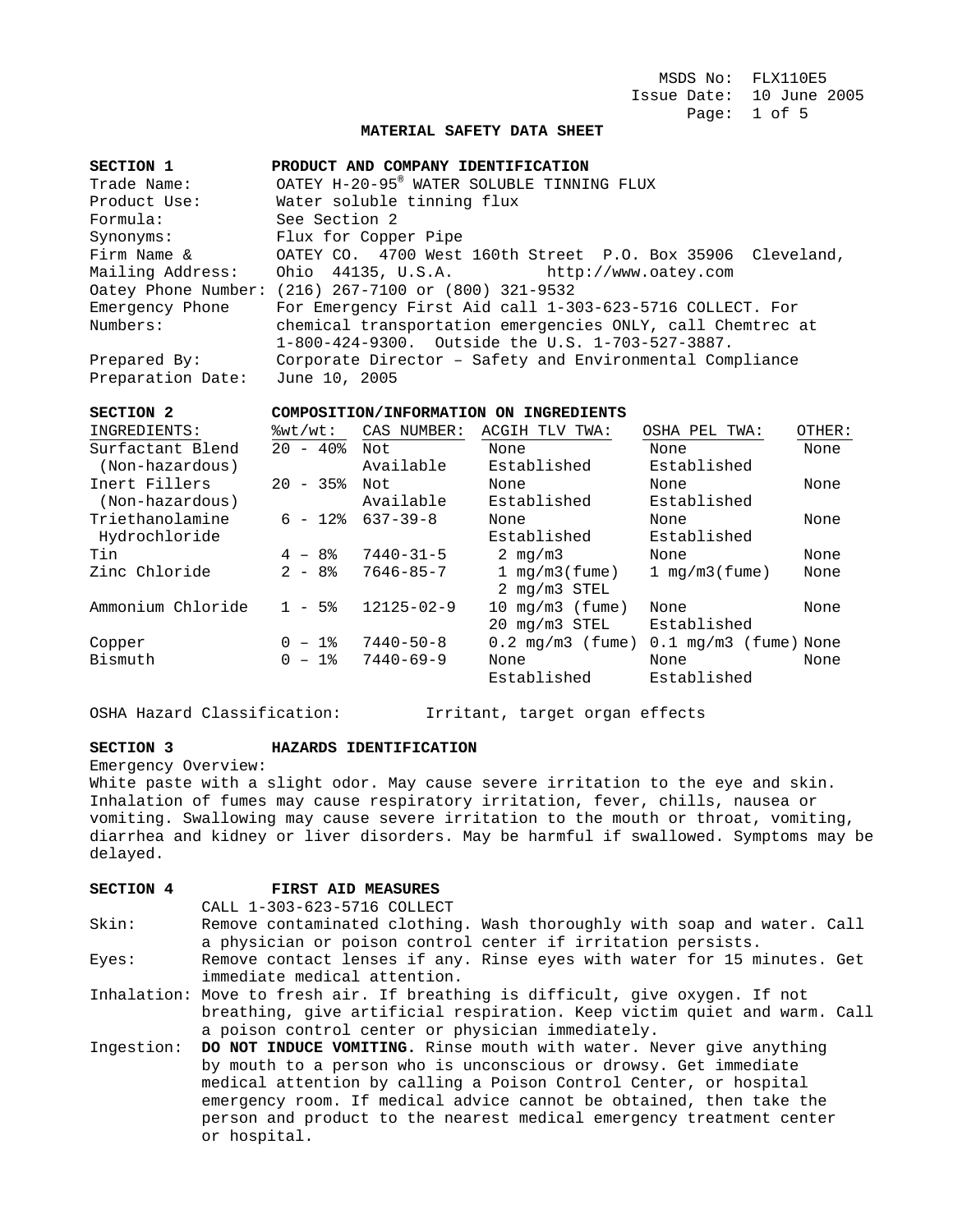MSDS No: FLX110E5 Issue Date: 10 June 2005 Page: 2 of 5

| SECTION 5            | FIRE FIGHTING MEASURES                                                  |  |
|----------------------|-------------------------------------------------------------------------|--|
| Flashpoint / Method: | Not applicable                                                          |  |
| Flammability:        | LEL = Not applicable, UEL = Not applicable                              |  |
| Extinguishing        | Small Fires: Use dry chemical, CO2, water, or foam extinguisher         |  |
| Media:               | Large Fires: Evacuate area and call Fire Department immediately         |  |
| Special Fire         | Firefighters should wear positive pressure self-contained               |  |
| Fighting             | breathing apparatus and full protective clothing for fires in           |  |
| Procedure:           | areas where chemicals are used or stored                                |  |
| Unusual Fire and     | None known.                                                             |  |
| Explosion            |                                                                         |  |
| Hazards:             |                                                                         |  |
| Hazardous            | Hydrogen chloride, zinc fumes, ammonia, smoke, carbon monoxide,         |  |
| Decomposition        | carbon dioxide and nitrogen oxides.                                     |  |
| Products:            |                                                                         |  |
| SECTION 6            | ACCIDENTAL RELEASE MEASURES                                             |  |
| Spill or             | Ventilate area. Stop leak if it can be done without risk. Personnel     |  |
| Leak                 | cleaning up the spill should wear appropriate personal protective       |  |
| Procedures:          | equipment. Take up spill with sand, earth or other absorbent material   |  |
|                      | and place into a clean, dry leak-proof container. See Section 13 for    |  |
|                      | disposal information.                                                   |  |
| SECTION 7            | HANDLING AND STORAGE                                                    |  |
| Handling:            | Do not get in eyes. Do not get on skin or clothing. Do not take         |  |
|                      | internally. Avoid breathing vapors or fumes. Use only with adequate     |  |
|                      | ventilation. Wash thoroughly after handling. Keep container closed when |  |
|                      | not in use. Handle with care. Keep out of reach of children.            |  |

Storage: Store in original, labeled container.

Other: Containers, even empty will retain residue and may be harmful.

## **SECTION 8 EXPOSURE CONTROLS/PERSONAL PROTECTION**

- Ventilation: Good general ventilation (equivalent to outdoors) should be adequate for normal use. For operations where the TLV may be exceeded, mechanical ventilation such as local exhaust may be needed to maintain exposure levels below applicable limits.
- Respiratory For operations where the TLV may be exceeded, a NIOSH/MSHA approved Protection: particulate respirator or supplied air respirator is recommended. Equipment selection depends on contaminant type and concentration, select in accordance with 29 CFR 1910.134 and good industrial hygiene practice. For firefighting, use self-contained breathing apparatus. Skin Wear rubber gloves. Protection:

| Protection: |                                                    |
|-------------|----------------------------------------------------|
| Eye         | Safety glasses with sideshields or safety goggles. |
| Protection: |                                                    |
| Other:      | Eye wash and safety shower should be available.    |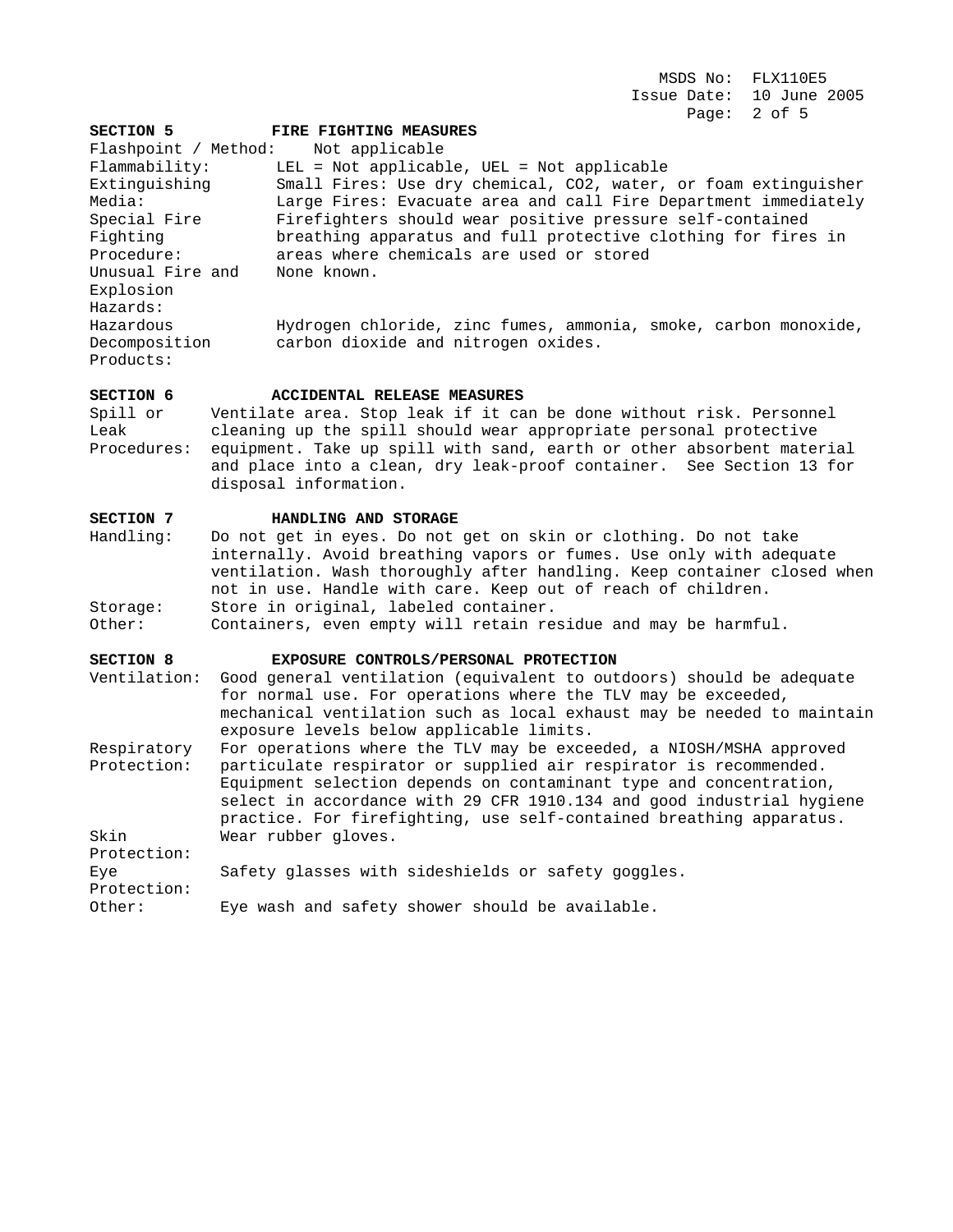MSDS No: FLX110E5 Issue Date: 10 June 2005 Page: 3 of 5

| <b>SECTION 9</b>     | PHYSICAL AND CHEMICAL PROPERTIES |
|----------------------|----------------------------------|
| Boiling Point:       | Not applicable                   |
| Melting Point:       | Not applicable                   |
| Vapor Pressure:      | Not determined                   |
| Vapor Density:       | $(Air = 1)$ Greater than 1       |
| Volatile Components: | $7 - 10$ %                       |
| Solubility In Water: | Soluble                          |
| pH:                  | Not determined                   |
| Specific Gravity:    | Not determined                   |
| Evaporation Rate:    | Not determined                   |
| Appearance:          | White Paste                      |
| Odor:                | Very little odor                 |
| Will Dissolve In:    | Water                            |
| Material Is:         | Paste                            |
|                      |                                  |

### **SECTION 10 STABILITY AND REACTIVITY**

Stability: Stable. Conditions To Avoid: None. Hazardous Hydrogen chloride, zinc fumes, ammonia, smoke, carbon monoxide, Decomposition carbon dioxide and nitrogen oxides. Products:<br>Incompatibility/ Strong oxidizing agents, potassium, cyanides and sulfides. Materials To Avoid: Hazardous Will not occur. Polymerization:

### **SECTION 11 TOXICOLOGICAL INFORMATION**

| Fumes from heated product may be corrosive to mucous membranes and |
|--------------------------------------------------------------------|
| the respiratory system. Fumes may cause burning sensation,         |
| coughing, wheezing, shortness of breath, cyanosis, fever, chills,  |
| muscular pain, anemia, metallic taste in the mouth, headache,      |
| nausea, vomiting, sweating, diarrhea and pulmonary edema. Fumes    |
| may cause stannosis, a mild benign pneumoconiosis. Repeated        |
| inhalation of fumes may cause occupational asthma. Symptoms may be |
| delayed.                                                           |
| Contact may cause severe irritation, ulcerations, or dermatitis.   |
| Symptoms may be delayed.                                           |
| Vapors or fumes may cause redness, pain, blurred vision and        |
| corneal damage. Direct contact may cause severe irritation and     |
| eye damage with possible blindness. Symptoms may be delayed.       |
| May cause severe irritation to the mouth and throat, nausea,       |
| vomiting or diarrhea. Death may occur from strictures of the       |
| esophagus and pylorus. Symptoms may be delayed.                    |
| Triethanolmine Hydrochloride: No data available.                   |
| Zinc Chloride: Oral rat LD50: 350 mg/kg.                           |
| Ammonium Chloride: Oral rat LD50: 1,650 mg/kg.                     |
| None of the components are known to cause sensitization.           |
| None of the components present at greater than 1% are listed as a  |
| carcinogen or suspect carcinogen by NTP, IARC or OSHA.             |
| None of the components have been found to be mutagenic.            |
| None of the components are known to cause adverse reproductive     |
| effects.                                                           |
| Persons with pre-existing skin, lung, kidney or liver disorders    |
| may be at increased risk from exposure to this product.            |
|                                                                    |
|                                                                    |
|                                                                    |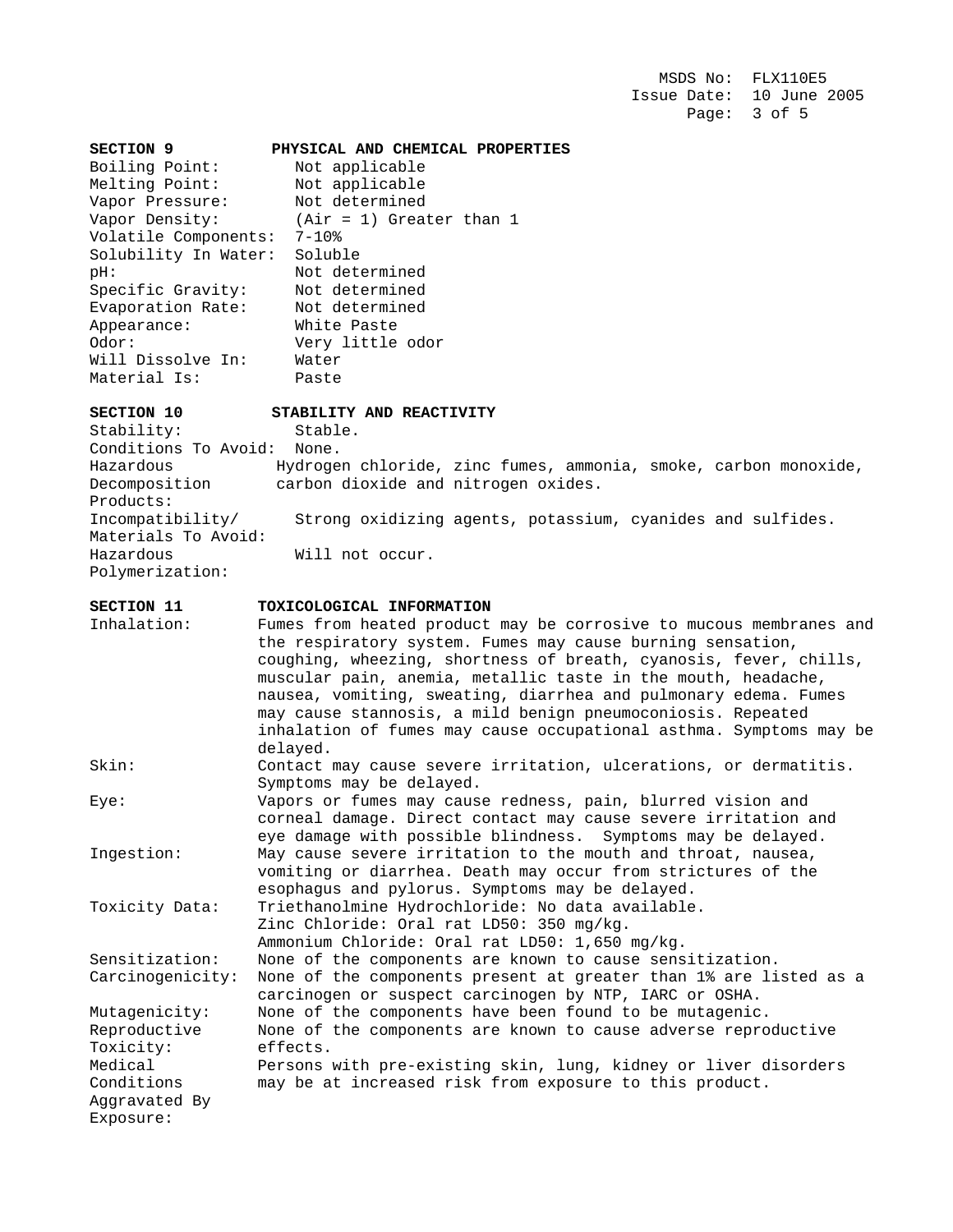MSDS No: FLX110E5 Issue Date: 10 June 2005 Page: 4 of 5

# **SECTION 12 ECOLOGICAL INFORMATION**

No data available.

### **SECTION 13 DISPOSAL CONSIDERATIONS**

Waste Disposal: Dispose of in accordance with federal, state, and local regulations. It is the responsibility of the end-user to determine at the time of disposal of the product.

RCRA Hazardous Waste Number: None EPA Hazardous Waste ID Number: D002 EPA Hazard Waste Class: Corrosive

#### **SECTION 14 TRANSPORT INFORMATION**  $DOP$

| ⊥∪∪                         |               |
|-----------------------------|---------------|
| Proper Shipping Name:       | Not regulated |
| Hazard Class/Packing Group: | Not regulated |
| UN/NA Number:               | Not regulated |
| Hazard Labels:              | Not regulated |
| IMDG                        |               |
| Proper Shipping Name:       | Not regulated |
| Hazard Class/Packing Group: | Not regulated |
| UN Number:                  | Not regulated |
| Label:                      | Not regulated |

### **SECTION 15 REGULATORY INFORMATION**

Hazard Category for Section Acute Health, Chronic Health 311/312:<br>Section 302 Extremely This product does not contain chemicals regulated Hazardous Substances (TPQ): under SARA Section 302. Section 313 Toxic Chemicals: This product contains the following chemicals subject to SARA Title III Section 313 Reporting requirements:  $\frac{\text{Chemical}}{\text{Zinc} \text{ Chloride}}$   $\frac{\text{CAS} \#}{\text{7646-85-7}}$   $\frac{\text{?wt/wt}}{\text{2-8\%}}$  Zinc Chloride 7646-85-7 2-8% Copper 7440-50-8 0-1% CERCLA 103 Reportable Spills of this product over the RQ (reportable

Quantity: quantity) must be reported to the National Response Center. The RQ for the product, based on the RQ for Zinc Chloride (8% maximum) of 1,000 lbs, is 12,500 lbs. Many states have more stringent release reporting requirements. Report spills required under federal, state and local regulations. California Proposition 65: This product does not contain chemicals regulated under California Proposition 65. TSCA Inventory: All of the components of this product are listed on the TSCA inventory. Canadian WHMIS Classification: Class D, Division 2, Subdivision B This product has been classified in accordance with the hazard criteria of the Controlled Products Regulations (CPR) and the MSDS contains all the information required by the CPR.